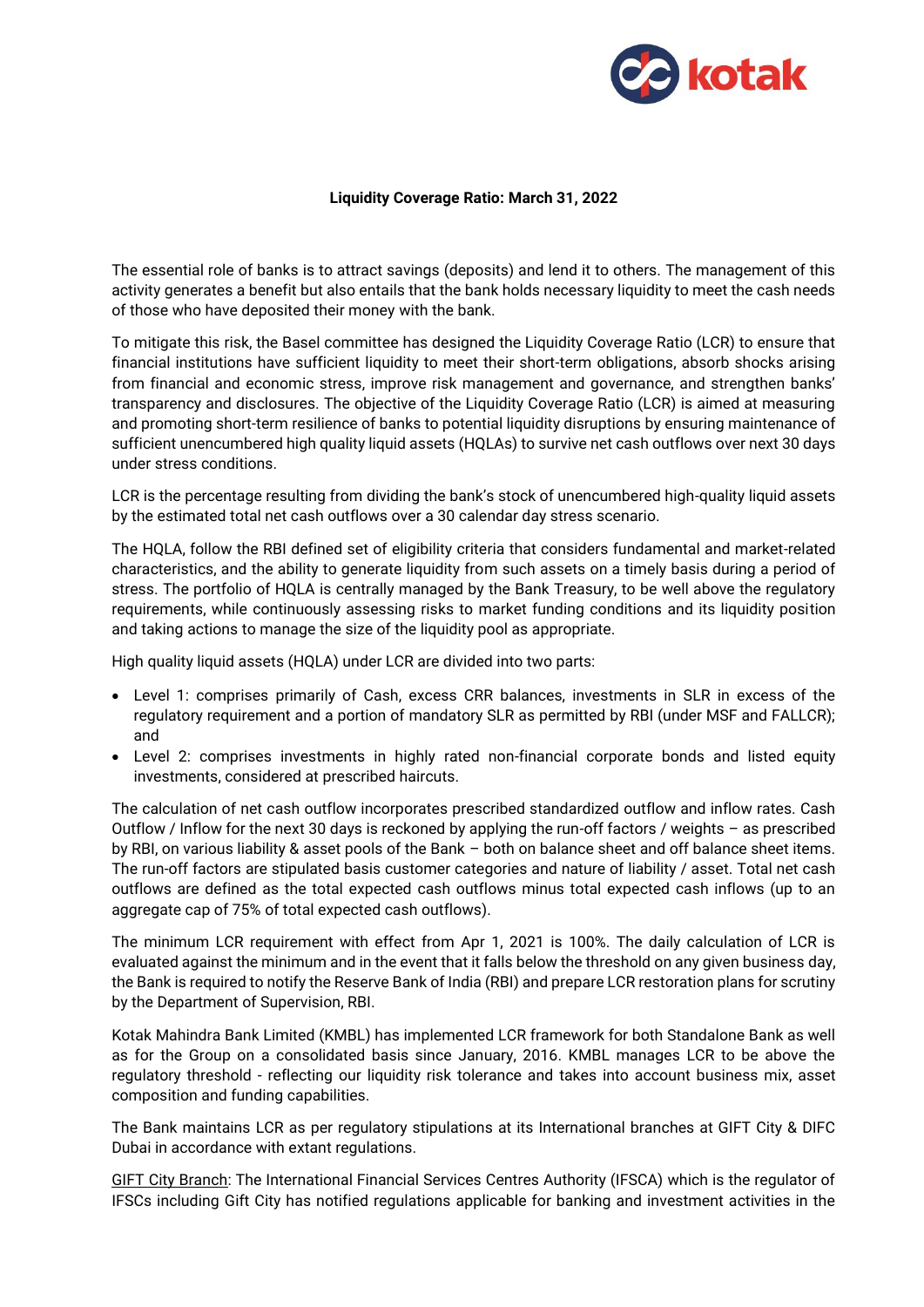

International Financial Services Centres. IBUs must maintain LCR as applicable to Indian banks on a standalone basis.

DIFC Branch: The Bank has a Category 1 Authorized branch, located at Dubai International Finance Centre, regulated by Dubai Financial Services Authority [DFSA]. As per extant DFSA regulations, the branch is required to maintain LCR on a standalone basis – with stipulated minimum threshold of 100%.

The daily average LCR for the quarter ended March 31, 2022 at consolidated level was at 129.66% which is above the regulatory minimum threshold of 100%. The following table sets out average LCR of the Bank (Consolidated) for the each quarter of current Financial Year.

|                                   | (Amt in INR million)                                                           |                                                                                           |                            |                   |                            |                   |                            |                   |                            |                   |
|-----------------------------------|--------------------------------------------------------------------------------|-------------------------------------------------------------------------------------------|----------------------------|-------------------|----------------------------|-------------------|----------------------------|-------------------|----------------------------|-------------------|
|                                   |                                                                                |                                                                                           | <b>Average Q4</b>          |                   | Average Q3                 |                   | <b>Average Q2</b>          |                   | <b>Average Q1</b>          |                   |
|                                   |                                                                                |                                                                                           | 2021-2022                  |                   | 2021-2022                  |                   | 2021-2022                  |                   | 2021-2022                  |                   |
|                                   |                                                                                |                                                                                           | <b>Unweighted</b><br>Value | Weighted<br>Value | <b>Unweighted</b><br>Value | Weighted<br>Value | <b>Unweighted</b><br>Value | Weighted<br>Value | <b>Unweighted</b><br>Value | Weighted<br>Value |
| <b>High Quality Liquid Assets</b> |                                                                                |                                                                                           |                            |                   |                            |                   |                            |                   |                            |                   |
| $\mathbf{1}$                      | <b>Total High Quality</b><br>Liquid Assets (HQLA)                              |                                                                                           |                            | 866,196           |                            | 986,624           |                            | 959,265           |                            | 901,805           |
| <b>Cash Outflows</b>              |                                                                                |                                                                                           |                            |                   |                            |                   |                            |                   |                            |                   |
| 2                                 | Retail deposits and<br>deposits from small<br>business customers,<br>of which: |                                                                                           |                            |                   |                            |                   |                            |                   |                            |                   |
|                                   | (i)                                                                            | Stable<br>deposits                                                                        | 279,373                    | 13,969            | 271,420                    | 13,571            | 274,336                    | 13,717            | 603,821                    | 30,191            |
|                                   | (ii)                                                                           | Less stable<br>deposits                                                                   | 1,634,336                  | 163,434           | 1,609,326                  | 160,933           | 1,563,968                  | 156,397           | 1,187,157                  | 118,716           |
| 3                                 | Unsecured wholesale<br>funding, of which:                                      |                                                                                           |                            |                   |                            |                   |                            |                   |                            |                   |
|                                   | (i)                                                                            | Operational<br>deposits (all<br>counterparties)                                           |                            |                   |                            |                   |                            |                   |                            |                   |
|                                   | (ii)                                                                           | Non-<br>operational<br>deposits (all<br>counterparties)                                   | 922,152                    | 533,522           | 997,149                    | 601,231           | 959,877                    | 576,143           | 874,739                    | 501,510           |
|                                   | (iii)                                                                          | Unsecured<br>debt                                                                         | 42,783                     | 41,030            | 46,750                     | 45,598            | 40,556                     | 37,947            | 35,712                     | 34,311            |
| 4                                 | Secured wholesale<br>funding                                                   |                                                                                           |                            | 1,834             |                            | 5,210             |                            | 9,849             |                            | 10,059            |
|                                   | Additional<br>requirements, of<br>which                                        |                                                                                           |                            |                   |                            |                   |                            |                   |                            |                   |
| 5                                 | (i)                                                                            | Outflows<br>related to<br>derivative<br>exposures and<br>other collateral<br>requirements | 190,718                    | 190,718           | 218,003                    | 218,003           | 186,948                    | 186,948           | 185,562                    | 185,434           |